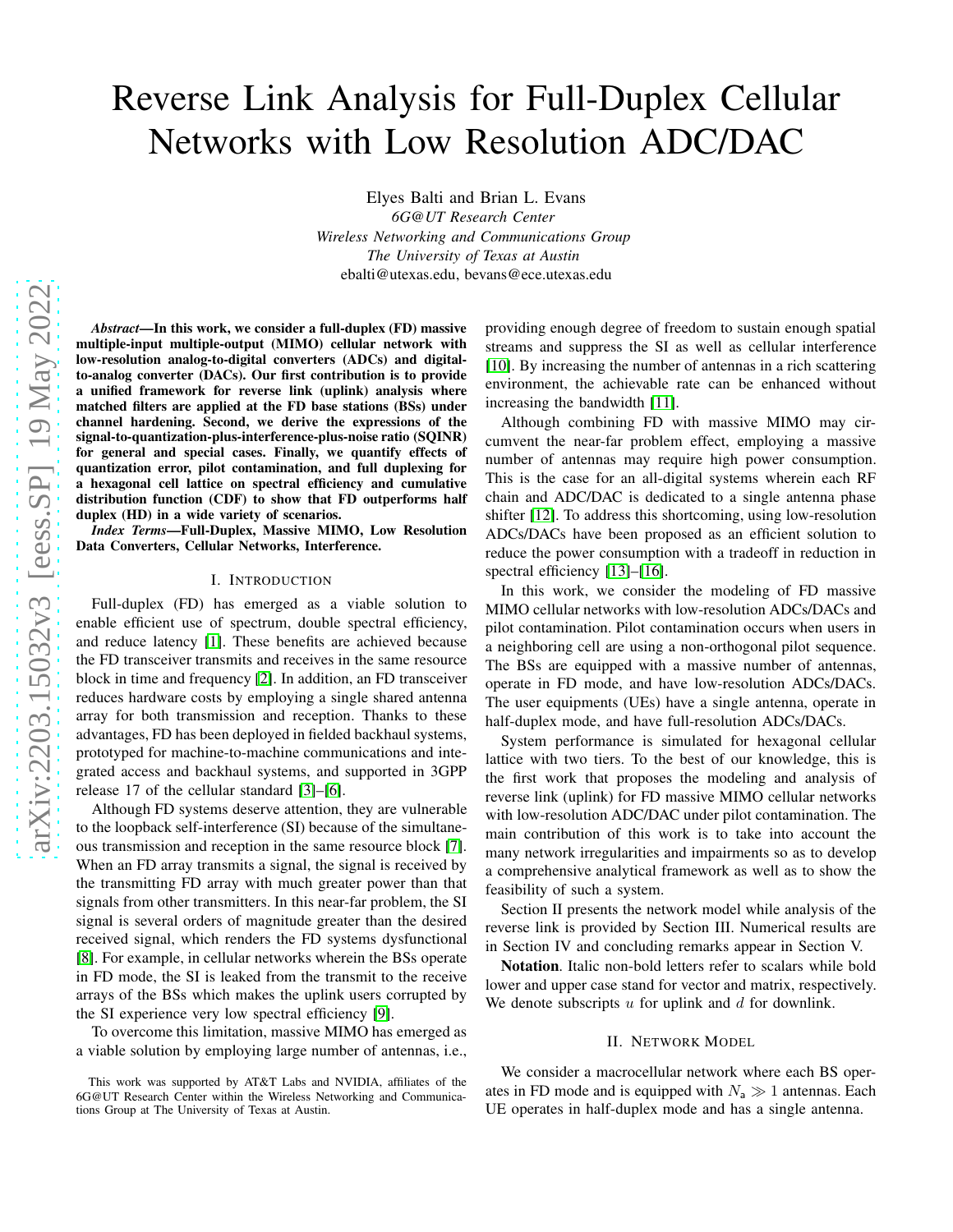## *A. Large-Scale Fading*

Each UE is associated with the BS from which it has the highest large-scale channel gain. We denote  $K^u_\ell$  and  $K^d_\ell$  to be the number of uplink and downlink UEs served by the  $\ell$ -th BS. The large-scale gain between the  $\ell$ -th BS and the  $k$ -th user connected to the *l*-th BS comprises pathloss with exponent  $\eta > 2$  and independently and identically distributed (IID) shadowing across the paths, and is defined as

$$
G_{\ell,(l,k)} = \frac{L_{\text{ref}}}{r_{\ell,(l,k)}^{\eta}} \chi_{\ell,(l,k)} \tag{1}
$$

where  $L_{ref}$  is the pathloss intercept at a unit distance,  $r_{\ell,(l,k)}$ the link distance, and  $\chi_{\ell,(l,k)}$  as the shadowing coefficient satisfying  $\mathbb{E}[\chi^{\delta}] < \infty$ , where  $\delta = 2/\eta$ .

Without loss of generality, we denote the 0-th BS as the focus of interest and we drop its subscript.

## *B. Small-Scale Fading*

We denote  $h_{\ell,(l,k)} \sim \mathcal{N}_{\mathbb{C}}(\mathbf{0}, \mathbf{I})$  as the normalized reverse link  $N_a \times 1$  small-scale fading between the k-th user located in cell l and the BS in cell  $\ell$  [\[17\]](#page-4-12). We further denote  $H_{SI} \sim$  $\mathcal{N}_{\mathbb{C}}(0, \mu_{\text{SI}}^2)$  as the  $N_a \times N_a$  SI channel matrix [\[13\]](#page-4-10). We denote by  $h_{\ell,(0,k)}$  the channel between the  $\ell$ -th BS and  $k$ -th UE in the cell of interest. To the sake of notation, we drop the index 0 for the cell of interest and the fading becomes  $h_{\ell,k}$ , while the fading the between the  $k$ -th UE and its served BS in the cell of interest is  $h_k$ .

## *C. Full-Duplex and Low Resolution ADC/DAC*

Without loss of generality, we analyze the FD case for low resolution ADC/DAC in single-cell single-user scenario. Then we generalize the analysis for reverse link cellular network. The received signal  $y^u$  at the BS is given by

$$
\boldsymbol{y}^u = \sqrt{P_u} \boldsymbol{H}_u \boldsymbol{s}_u + \sqrt{P_d} \boldsymbol{H}_{\mathsf{SI}} \boldsymbol{x}_d + \boldsymbol{n}_u \tag{2}
$$

with the downlink unquantized precoded signal  $x_d$  given by

$$
x_d = Fs_d \tag{3}
$$

where  $\bf{F}$  is the precoder. As the additive to quantization plus noise model (AQNM) approximates the quantization error [\[5\]](#page-4-13), [\[6\]](#page-4-3), [\[18\]](#page-4-14), [\[19\]](#page-4-15), the received  $y_q^u$  and transmitted signals  $x_{d,q}$ after the ADC/DAC at the BS can be obtained by

$$
\boldsymbol{y}_q^u = \alpha_u \boldsymbol{y}^u + \boldsymbol{q}_u \tag{4}
$$

$$
x_{d,q} = \alpha_d x_d + q_d \tag{5}
$$

where  $q_u$  and  $q_d$  are the AQNM for uplink and downlink, while  $\alpha = 1 - \rho$  and  $\rho$  is the inverse of the signal-toquantization-plus-noise ratio (SQNR), i.e.,  $\rho \propto 2^{-2b}$ . Table [I](#page-1-0) defines the values of  $\rho$  with respect to the number of bits. We define the AQNM covariance matrices as follows [\[13\]](#page-4-10)

<span id="page-1-0"></span>

$$
\begin{array}{ccccccccc}\n\textbf{b} & 1 & 2 & 3 & 4 & 5 \\
\hline\n\rho & 0.3634 & 0.1175 & 0.03454 & 0.009497 & 0.002499\n\end{array}
$$

$$
\boldsymbol{R}_{\boldsymbol{q}_u} = \mathbb{E}[\boldsymbol{q}_u \boldsymbol{q}_u^*] = \alpha_u (1 - \alpha_u) \text{diag} \left( P_u \boldsymbol{H}_u \boldsymbol{H}_u^* + \boldsymbol{Q} + \sigma^2 \boldsymbol{I}_{N_a} \right) \tag{6}
$$
\n
$$
\boldsymbol{R}_{-} = \mathbb{E}[\boldsymbol{q}_u \boldsymbol{q}_u^*] - \alpha_u (1 - \alpha_u) \text{diag} \left( \boldsymbol{F} \boldsymbol{F}^* \right) \tag{7}
$$

$$
\boldsymbol{R}_{\boldsymbol{q}_d} = \mathbb{E}[\boldsymbol{q}_d \boldsymbol{q}_d^*] = \alpha_d (1 - \alpha_d) \text{diag}(\boldsymbol{F} \boldsymbol{F}^*)
$$
(7)

where  $Q$  is given by

$$
\mathbf{Q} = P_u \mathbf{H}_{\mathsf{SI}} \left( \alpha_d^2 \mathbf{F} \mathbf{F}^* + \mathbf{R}_{\mathbf{q}_d} \right) \mathbf{H}_{\mathsf{SI}}^* \tag{8}
$$

## III. PERFORMANCE ANALYSIS

## *A. Matched Filter Receiver*

Under pilot contamination, a matched filter for user  $k$ satisfies  $\hat{w}_k^{\text{MF}} \propto \hat{h}_k$ . This entails the following expression as [\[20,](#page-4-16) Eq. (10.48)]

$$
\boldsymbol{w}_{k}^{\text{MF}} = \sqrt{\frac{\frac{P_{k}}{P_{u}}\text{SNR}_{k}^{u}}{1 + \frac{P_{k}}{P_{u}}\text{SNR}_{k}^{u} + \sum_{\ell \in \mathcal{C}} \frac{P_{\ell,k}}{P_{u}}\text{SNR}_{\ell,k}^{u}}}}{\times \left(\boldsymbol{h}_{k} + \sum_{\ell \in \mathcal{C}} \sqrt{\frac{\frac{P_{\ell,k}}{P_{u}}\text{SNR}_{\ell,k}^{u}}{\frac{P_{k}}{P_{u}}\text{SNR}_{k}^{u}}}\boldsymbol{h}_{\ell,k} + \boldsymbol{v}_{k}'}\right)
$$
(9)

where  $\text{SNR}_{\ell,k}^u = G_{\ell,k} P_u/N_0$  is the SNR of the link between the k-th uplink in the cell of interest and the  $\ell$ -th BS and  $N_0$ is the noise power. Similarly, SNR is the  $SNR_k^u$  is the SNR of link between the  $k$ -th uplink UE and the its serving BS of interest. Note that  $C$  is the set of cells reusing the same pilot dimensions and  $P_u$  is the maximum power budget at the UE. The scaling is important to operate the decoder, but immaterial since it equally affects the received signal as well as the noise and interference. With scaling such that  $\mathbb{E} \left[ \left\| \boldsymbol{w}_k^{\text{MF}} \right\|^2 \right] = N_a$ and with the entries of  $v'_k$  having power  $1/\left(\frac{P_k}{P_u}SNR_k^u\right)$ . The pilots are assumed to be regular and aligned at every cell.

<span id="page-1-1"></span>**Corollary 1.** The matched filter receiver  $w_k^{\text{MF}}$  has the follow*ing properties*

1) 
$$
\mathbb{E} \begin{bmatrix} \|\mathbf{w}_k^{\mathsf{MF}}\|^2 = N_{\mathsf{a}} \\ \|\mathbf{w}_k^{\mathsf{MF}}\|^4 = N_{\mathsf{a}}^2 + N_{\mathsf{a}} \\ 3) \mathbb{E} \begin{bmatrix} \|\mathbf{w}_k^{\mathsf{MF}}\|^4 \\ \|\mathbf{w}_k^{\mathsf{MF}*}\mathbf{h}_{\ell,k}\|^2 \end{bmatrix} = N_{\mathsf{a}}.
$$

#### *B. Channel Hardening*

At the channel estimation stage, we assume the BS operates in half-duplex mode with full-resolution ADCs/DACs. The received signal (sent from the  $k$ -th uplink UE) at the BS of interest is given by

$$
\boldsymbol{y}_{k}^{u} = \sqrt{G_{k}P_{k}}\boldsymbol{h}_{k} + \boldsymbol{v}_{k} \tag{10}
$$

Upon data transmission from the users, the BS operates in fullduplex mode with low-resolution ADCs/DACs. Consequently, the BS of interest observes the following received signal vector

$$
\mathbf{y}_q^u = \alpha_u \sum_{\ell} \sum_{k=0}^{K_{\ell}-1} \sqrt{G_{\ell,k} P_{\ell,k}} \mathbf{h}_{\ell,k} s_{\ell,k} + \alpha_u \sqrt{P_{\mathsf{SI}}} \mathbf{H}_{\mathsf{SI}} \mathbf{q}_d
$$

$$
+ \alpha_u \alpha_d \sqrt{P_{\mathsf{SI}}} \sum_{k=0}^{K-1} \mathbf{H}_{\mathsf{SI}} \mathbf{f}_k s_k^d + \mathbf{q}_u + \alpha_u \mathbf{v}
$$
(11)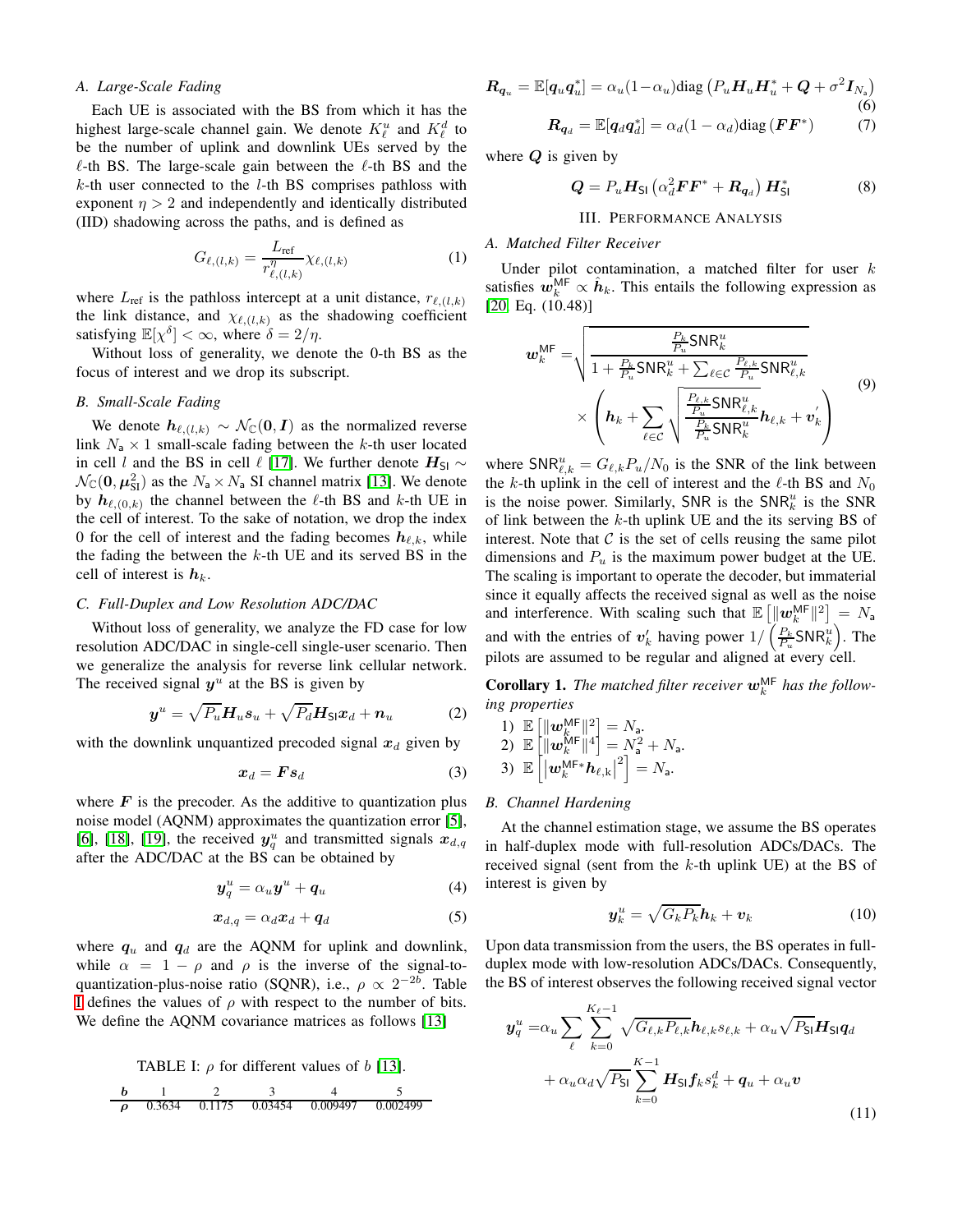By decomposing the channel into estimate and error terms as well as interference into inter-cell, intra-cell, and pilot contamination terms, and after applying the linear receive filter  $w_k^*$  at the k-th user  $(y_{q,k}^u = w_k^* y_q^u)$ , the received signal at the BS of interest of the k-th user is given by [\(12\)](#page-3-0). Note that  $f_k$ is the precoder applied at the BS that is pointing toward the k-th downlink UE.

<span id="page-2-1"></span>Theorem 1. *For channel hardening and with matched filter receiver, the output SQINR of the* k*-th user is given by [\(13\)](#page-2-0).*

<span id="page-2-0"></span>
$$
\overline{\text{sqinr}}_k^{\text{MF}} = \frac{\alpha_u^2 \left(\frac{P_k}{P_u} \text{SNR}_k^u\right)^2 N_a^2}{\left(1 + \frac{P_k}{P_u} \text{SNR}_k^u + \sum_{\ell \in \mathcal{C}} \frac{P_{\ell,k}}{P_u} \text{SNR}_{\ell,k}^u\right) \overline{\text{den}}^{\text{MF}}}
$$
\n(13)

where  $C$  is the set of cells reusing the same pilots and den is given by [\(14\)](#page-3-1). Note that  $\frac{P_k}{P_u}$  is the power control coefficient and  $INR = P_{SI} \mu_{SI}^2 / \sigma^2$  is the interference-to-noise ratio.

*Proof.* Using the results of Corollary [1](#page-1-1) and [\[13,](#page-4-10) Appendix A] and after some mathematical manipulations, we retrieve the expression of the SQINR in Theorem [1.](#page-2-1)  $\Box$ 

With  $\overline{\text{sqin}r}_k$ ,  $k = 0, \dots K - 1$  are locally stable, the evaluation of the gross spectral efficiencies do not require averaging over the fading realizations, but rather it is directly computed as

$$
\frac{\bar{\mathcal{I}}_k}{B} = \log\left(1 + \overline{\textsf{sqinr}}_k\right), \ k = 0, \dots, K - 1 \tag{15}
$$

Considering pilot overhead calls for an aggregation of the reverse and forward spectral efficiencies or a partition of the overhead between the reverse and forward links. Therefore, the effective reverse link spectral efficiency becomes

$$
\frac{\bar{\mathcal{I}}_k^{\text{eff}}}{B} = \left(1 - \beta \frac{N_{\text{p}}}{N_{\text{c}}}\right) \log \left(1 + \overline{\text{sqinr}}_k\right), \ k = 0, \dots, K - 1
$$
\n(16)

where  $\beta \in [0, 1]$  is the fraction of pilot overhead ascribed to the reverse link,  $N_{\rm p}$  and  $N_{\rm c}$  are the number of pilots per cell and the fading coherence tile, respectively.

<span id="page-2-2"></span>Corollary 2. *To further characterize the spectral efficiency, we derive a new bound using the following formula. Assuming statistical independence between* x *and* y*, we have*

$$
\mathbb{E}\left[\log\left(1+\frac{x}{y}\right)\right] \cong \log\left(1+\frac{\mathbb{E}[x]}{\mathbb{E}[y]}\right) \tag{17}
$$

<span id="page-2-6"></span>Lemma 1. *Assuming perfect channel state information (CSI), and applying Corollary [2,](#page-2-2) the output SQINR of the* k*-th uplink user [\(13\)](#page-2-0) becomes*

$$
\overline{\text{sqinr}}_k^{\text{MF}} = \frac{\left(\frac{P_k}{P_u}\text{SNR}_k^u\right)^2 (N_a^2 + N_a)}{\left(1 + \frac{P_k}{P_u}\text{SNR}_k^u\right)\overline{\text{den}}^{\text{MF}}}
$$
(18)

*While the terms related to the channel estimation error and pilot contamination in [\(14\)](#page-3-1) vanish since the CSI is perfect.*

TABLE II: System Parameters [\[17\]](#page-4-12), [\[20\]](#page-4-16).

<span id="page-2-5"></span>

| <b>Parameter</b>                          | Value                |
|-------------------------------------------|----------------------|
| Bandwidth                                 | 20 MHz               |
| Pathloss Exponent $(\eta)$                | 4                    |
| Shadowing $(\sigma_{dB})$                 | 8 dB                 |
| Uplink Transmit Power                     | $200 \text{ mW}$     |
| SI Power $(P_{SI})$                       | 40 W                 |
| SI Channel Power $(\mu_{\sf SI})$         | 10dB                 |
| Thermal Noise Spectral Density            | $-174$ dBm/Hz        |
| Noise Figure                              | 3 dB                 |
| BS Antennas Gain                          | 30 dB                |
| Number of Antennas $(N_a)$                | 100                  |
| Uplink/Downlink Users per Cell $(K_\ell)$ | 10                   |
| Number of Pilots per Cell $(N_p)$         | $3K_{\ell}$          |
| Fraction of Pilot Overhead $(\beta)$      | 0.5                  |
| Fading Coherence Tile $(N_c)$             | 20,000 (Pedestrians) |
| ADC/DAC resolution                        | 3 bits               |

Proposition 1. *Considering a single-cell multiuser system (without any inter-cell interference) with perfect CSI, Corollary [2](#page-2-2) entails the results for reverse link in [\[13\]](#page-4-10).*

<span id="page-2-3"></span>Proposition 2. *With channel hardening, without full-duplexing*  $(H<sub>SI</sub> = 0)$ , with full-resolution and matched filter receiver, the *output SINR of the* k*-th uplink user is given by [\(19\)](#page-3-2).*

Remark 1. *Note that Proposition [2](#page-2-3) entails the same result for reverse link derived in [\[20,](#page-4-16) Eq. (10.63)].*

**Lemma 2.** When the power  $(SNR_k^u)$  of the k-th uplink user *goes to infinity, the output SINR [\(19\)](#page-3-2) converges to* Na*.*

This SINR limit, caused by the channel estimation error, is incurred by the users with good conditions, i.e., having small shadowing and short distances from the associated BS. However, this limit is irreducible and cannot be overtaken by a matched filter receiver reliant on channel hardening.

Lemma 3. *Neglecting the pilot contamination, the output SINR expression [\(19\)](#page-3-2) can be reduced to [\(20\)](#page-2-4).*

<span id="page-2-4"></span>
$$
\overline{\text{sinr}}_k^{\text{MF}} \approx \frac{N_\text{a} \left(\frac{P_k}{P_u} \text{SNR}_k^u\right)^2}{\left(1 + \frac{P_k}{P_u} \text{SNR}_k^u\right) \left(1 + \sum_{\ell} \sum_{k=0}^{K_{\ell}^u - 1} \frac{P_{\ell,k}}{P_u} \text{SNR}_{\ell,k}^u\right)}
$$
(20)

# IV. NUMERICAL ANALYSIS

In this section, we present the numerical results along with their discussion. The results are simulated with 10,000 Monte Carlo iterations. In the cell of interest, we first evaluate the SQINR for each UE and then average the SQINRs for all users. Finally, we evaluate the CDF and the spectral efficiency for the average SQINR per cell. Unless otherwise stated, the values of the system parameters are defined in Table [II.](#page-2-5)

Fig. [1](#page-3-3) illustrates the CDF of the average reverse link SQINR. When the number of downlink users is large (e.g. 20 users per cell) and hence there is significant SI power, the CDF performance reduces and vice-versa. In addition, by increasing the ratio  $N_a/K_\ell$ , the user beams become exceedingly narrow, which in turn causes the desired signal to dominate the noise and a large amount of interference to be rejected. When the SI power increases from 10 to 15 dB, the CDF worsens. Furthermore, the antennas' directivity plays an important role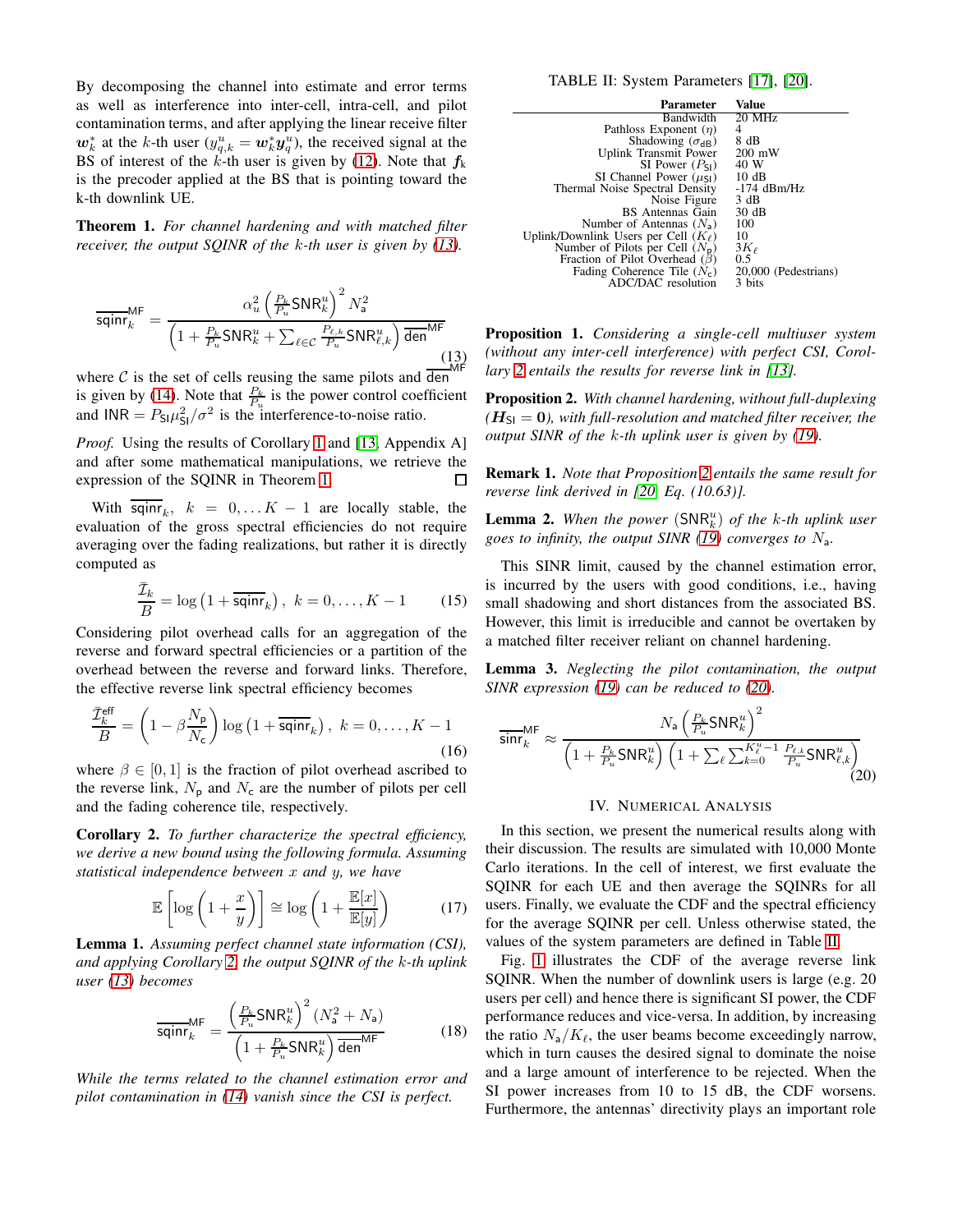<span id="page-3-0"></span>
$$
y_{q,k}^{u} = \underbrace{\alpha_{u}\sqrt{G_{k}P_{k}}\mathbb{E}[\omega_{k}^{*}h_{k}]s_{k}}_{\text{Desired Signal}} + \underbrace{\alpha_{u}\sqrt{G_{k}P_{k}}\omega_{k}^{*}h_{k}s_{k}}_{\text{Channel Estimation Error}} + \underbrace{\alpha_{u}\sum_{k\neq k}\sqrt{G_{k}P_{k}}\omega_{k}^{*}h_{k}s_{k}}_{\text{Intra-Cell interface}} + \underbrace{\alpha_{u}\sum_{\ell\neq 0}\sum_{k=0}^{K_{\ell}-1}\sqrt{G_{\ell,k}P_{\ell,k}}\omega_{k}^{*}h_{\ell,k}s_{\ell,k}}_{\ell\neq C} + \underbrace{\alpha_{u}\sum_{\ell\neq 0}\sum_{k=0}^{K_{\ell}-1}\sqrt{G_{\ell,k}P_{\ell,k}}\omega_{k}^{*}h_{\ell,k}s_{\ell,k}}_{\ell\neq C} + \underbrace{\alpha_{u}\sqrt{P_{S}}\omega_{k}^{*}H_{S}[\mathbf{g}_{d} + \mathbf{w}_{k}^{*}\mathbf{g}_{d} + \mathbf{w}_{k}^{*}\mathbf{g}_{d}}_{\text{Interfered Noise}} + \underbrace{\alpha_{u}\sqrt{P_{S}}\omega_{k}^{*}H_{S}[\mathbf{g}_{d} + \mathbf{w}_{k}^{*}\mathbf{g}_{d} + \mathbf{w}_{k}^{*}\mathbf{g}_{d} + \mathbf{w}_{k}^{*}\mathbf{g}_{d}}_{\text{Hiferferance}} + \underbrace{\alpha_{u}\sqrt{P_{S}}\omega_{k}^{*}H_{S}[\mathbf{g}_{d} + \mathbf{w}_{k}^{*}\mathbf{g}_{d} + \mathbf{w}_{k}^{*}\mathbf{g}_{d} + \mathbf{w}_{k}^{*}\mathbf{g}_{d}}_{\text{Hinterferance surface}} + \underbrace{\alpha_{u}\sqrt{P_{S}}\omega_{k}^{*}H_{S}[\mathbf{g}_{d} + \mathbf{w}_{k}^{*}\mathbf{g}_{d} + \mathbf{w}_{k}^{*}\mathbf{g}_{d} + \mathbf{w}_{k}^{*}\mathbf{g}_{d} + \mathbf{w}_{k}^{*}\mathbf{g}_{d}}_{\text{Hiferderace}} + \underbrace{\alpha_{u}\sqrt{P_{S}}\omega_{k}^{*}H_{S}[\mathbf{g}_{d} + \mathbf{w}_{k}^{*}\mathbf{g}_{
$$

<span id="page-3-3"></span><span id="page-3-2"></span><span id="page-3-1"></span>

<span id="page-3-4"></span>Effective Spectral Efficiency (bits/s/Hz/cell) Effective Spectral Efficiency (bits/s/Hz/cell) 1.8 ≈ 0.0% Overhead for Pedestrians 1.5% Overhead for Vehicles  $P_{SI} = 30W$ 1.6  $P_{SI} = 40W$ 1.4 Half-Duplex No Pilot Contamination  $(N_p)$ 1.2 Lemma [1](#page-2-6) Vehicles ( $N_c = 1,000$  Tiles) Full-Resolution 1 0 2 4 6 8 10 12 14 Number of Quantization Bits (b)

Fig. 1: Reverse link results: Effects of the antennas gain, SI channel power and the number of downlink UEs on the CDF of the SQINR. Unless otherwise stated, the number of downlink UEs per cell is 10 users and the antennas array gain is 30 dB. The difference between Red and Blue curves is the the value of the ratio  $N_a/K_\ell$ . The difference between the gray and orange curves is the number of downlink users per cell. The black curve is simulated following the default value but except with 0 dB of antenna gain.

Fig. 2: Reverse link results: Effects of SI power, overhead, ADC/DAC resolution, duplexing mode and pilot contamination on the spectral efficiency. The dashed red is simulated for half-duplex and accounting for pilot contamination unlike the solid yellow curve. The dashed gray curve is simulated following the default value as defined in Table [II.](#page-2-5) The Hexagonal grid is assumed for this simulation. The solid red curve is considered for pedestrians case unlike the solid gray curve is considered for vehicular scenario.

in compensating pathloss and suppressing interference. This is confirmed when employing omnidirectional BSs – the performance completely degrades and vice-versa. Fig. [2](#page-3-4) plots the effective spectral efficiency vs. number of ADC/DAC quantization bits  $(b)$ . Spectral efficiency increases with  $b$  and converges to a ceiling defined by the full-resolution scheme. The rate decreases when adopting low-resolution ADC/DAC (low b). In addition, spectral efficiency noticeably degrades for

40W compared to 30W of SI power. Although FD is vulnerable to loopback SI, it outperforms the half-duplex mode, which is one of the goals of this work. Since the pedestrian model features a large fading coherence tile and hence low overhead, they achieve better effective spectral efficiency compared to the vehicle model (high mobility) that features small fading coherence tile and hence higher overhead.